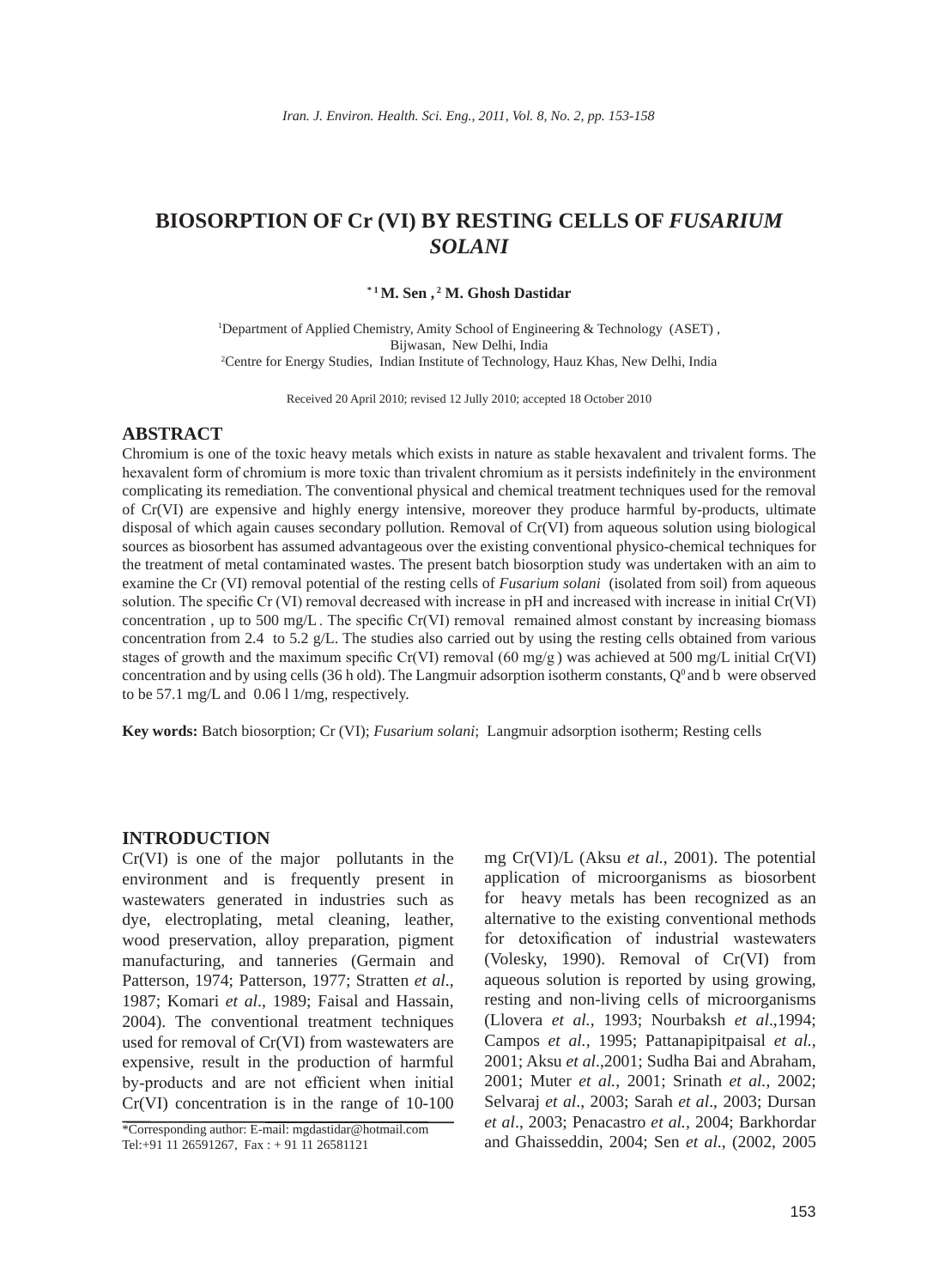and 2007) , Sen and Dastidar, 2007; Khanafari *et al*., 2008; Sen *et al*., 2010). However, most of the work to remove Cr (VI) have been carried out using non-living fungal cells (Nourbaksh *et al.*, 1994; Sag and Kustal, 1995; Prakasham *et al*., 1998; Gupta *et al.*, 2001; Barkhordar and Ghaisseddin, 2004; Sen *et al*., 2005; Sen and Dastidar, 2007; Sen *et al*., 2010) which have advantages over growing and resting cells due to the absence of both toxicity limitations and requirements for growth media and nutrients. The metal ion uptake by the growing cells (Muter *et al.*, 2001; Dursan *et al.*, 2003; Sarah *et al.*, 2003; Panacastro *et al*., 2004; Sen *et al*., 2005) as well as the resting cells (Llovera *et al.,* 1993; Campos *et al.,* 1995; Pillicsanmer *et al.,* 1995; Pattanapipitpaisal *et al.,* 2001; Pattanapipitpaisal *et al.,* 2001;Srinath *et al.*, 2002) though is a function of cell age, composition of growth media and pH of the solution, the cells can be maintained biologically active to remove Cr(VI) from aqueous solution by maintaining the suitable cell energetic biological reaction conditions, whereas biological reactions are no longer continued in case of non-living biomass as the cells are dried. Resting cells have the advantage that they require very low maintenance energy to remain metabolically active. Moreover, they can sequester metal through a combination of surface reactions, intracellular and extracellular precipitation and extracellular complexation reactions.

The present study has been conducted to evaluate the potential of the resting cells of the *Fusarium solani* for Cr(VI) removal from aqueous solution. The effects of pH , initial Cr(VI) concentration, biomass concentration and age of the culture on Cr(VI) removal from aqueous solutions were studied using synthetic Cr(VI) solution in batch bioreactors. The adsorption equilibrium constants were determined from the equilibrium Langmuir adsorption isotherm.

# **MATERIALS AND METHODS**

## *Microorganisms and inoculum*

The fungus *Fusarium solani* (isolated from soil) used in the present study was grown in 250 mL Erlenmeyer flasks in a shaking incubator at  $30^{\circ}$ C and 180 rpm using 100 mL liquid media of the following composition  $(g/L)$  : Glucose, 10.0;  $K_2{\text{HPO}_{4_1} \, 0.5}$ ; NaCl, 1.0;  ${\text{MgSO}_{4_1} \, 0.1}$ ; NH<sub>4</sub>NO<sub>3,</sub> 0.5 and Yeast extract, 5.0. The pH of the media was 6. An inoculum of 10 %  $(v/v)$  of a 36 h old culture was used for the growth of the organism.

## *preparation of biomass*

After 36 h of growth (when sugar was completely utilized), the fungal cells were centrifuged at 5000 rpm for 5 minutes at 30ºC and then washed thrice with distilled water. A weighed amount of washed resting cells (4.5 g biomass/L, on dry wt. basis) was used as a biosorbent in all the experiments. Dry cell weight was estimated gravimetrically by taking separately the amount of washed cells used in the experiment and drying it at 80ºC for 24 h.

## *preparation of cr(VI) solutions*

Cr (VI) solutions of different concentrations [100- 1000 mg Cr(VI)/L ] were prepared by diluting a stock solution [2.82 g Cr(VI)/L] prepared by dissolving the required quantities of potassium dichromate in distilled water.

## *batch biosorption*

A weighed amount of the resting cells (4.5 g/Lon dry wt. basis) was added to the flask containing 100 mL of Cr(VI) solution of a known concentration. Before mixing the biomass, pH of the solution containing Cr(VI) was adjusted to the required value with  $1N H_2SO_4$  solution, and glucose (0.05 g/L) needed only for maintenance of the cells was added to the flask, which was inoculated and incubated in a shaker at 150 rpm for 24 h at 30ºC. Periodically samples were withdrawn and centrifuged at 5000 rpm for 5 minutes. The separated supernatant liquid was analyzed for the residual Cr(VI) concentration. All the batch experiments were carried out in a similar manner to study the effect of pH (2–6), initial Cr (VI) concentration [100-1000 mg Cr(VI)/L], biomass concentration  $(2.4-5.2 \text{ g/L})$  and culture age (12–48 h). All experiments were performed in triplicates.

## *Assay techniques*

The residual Cr(VI) concentration was determined spectrophotometrically (Systronics, UV-VIS Spectrophotometer 117) at 540 nm using Di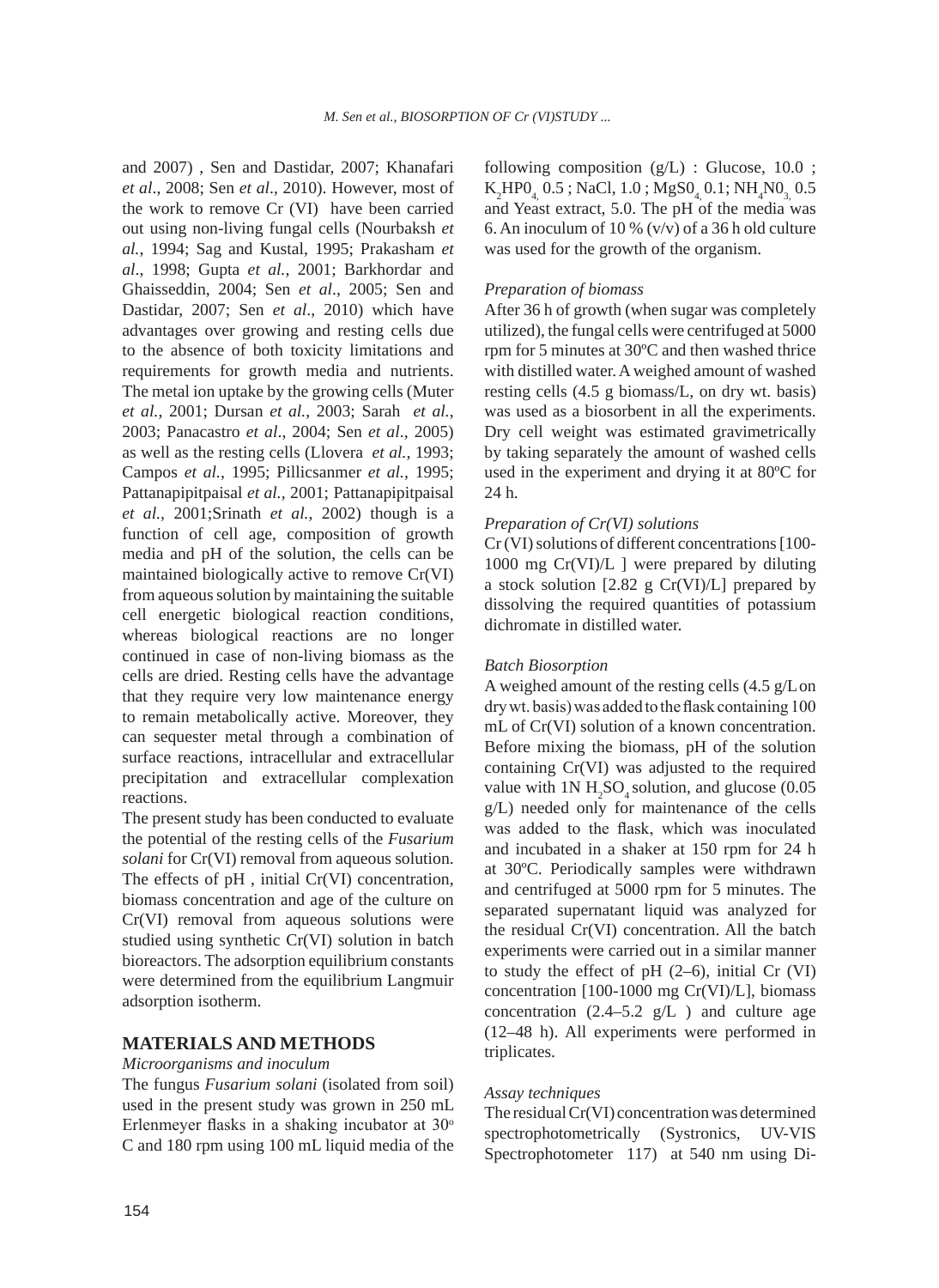Phenyl Carbazide (DPC) as the complexing agent (Standards methods for determination of water and wastewater, American Public Health Association (APHA, 1989), 17<sup>th</sup> edition, 1989).

## **RESULTS**

Fig. 1 shows the effect of  $pH$  (2-6) on specific removal of Cr(VI) by the resting cells of the *Fusarium solani* at initial 500 mg Cr(VI) /L concentration using the biomass concentration of 4.5 g biomass/L (dry wt. basis).

Fig. 2 shows the specific Cr(VI) removal (mg  $Cr(VI)/g$  of dried biomass) at pH=4.0 and at different initial Cr(VI) concentrations ranging from 100-1000 mg Cr(VI)/L.

The removal of Cr (VI) with respect to biomass concentrations(2.4-5.2 g biomass/L) of the resting cells at initial 500 mg Cr(VI)/L concentration and at pH=4.0 is shown in Fig. 3.

The cells harvested from various stages of growth (12, 24, 36 and 48h) of *Fusarium*

 *solani* in the absence of Cr(VI) were maintained under resting condition (by the addition of low maintenance energy in the form of glucose) and were used to study the effect of culture age (physiological state of growth) on Cr(VI) removal at initial 500 mg Cr(VI)/L concentration and at pH=4.0 by the same resting cells of the organisms, results of which are shown in Fig. 4. The relation between the amount of metal ion



Fig. 1: Effect of pH on specific Cr(VI) removal by the resting cells of the *Fusarium solani*



Fig. 2: Specific Cr (VI) removal at different initial Cr(VI) concentrations at pH=4



Fig. 3: Removal of Cr (VI) with respect to biomass concentrations at 500 mg Cr(VI)/L concentration and pH=4.0



Fig. 4: Effect of culture age on specific Cr(VI) removal at 500 mg Cr(VI)/L concentration and pH=4.0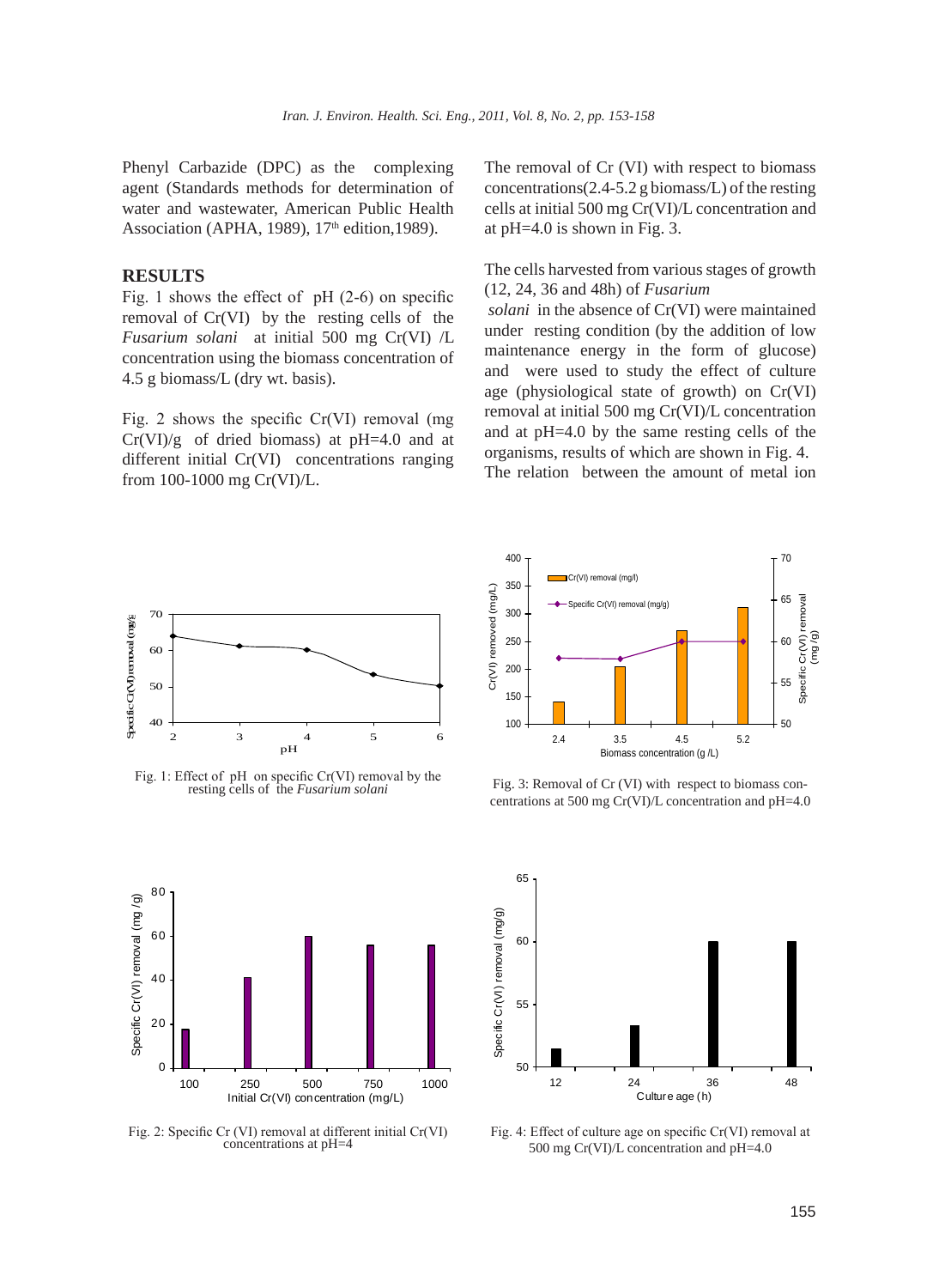| Organism                                                      | Reactor/conditions                               | Tolerance<br>limit (mg/L) | Maximum Cr(VI)<br>removed (mg/g) | Reference                            |
|---------------------------------------------------------------|--------------------------------------------------|---------------------------|----------------------------------|--------------------------------------|
| Fusarium<br>Solani                                            | Batch, 30 °C, 24 h, 150 rpm,<br>pH 2.0<br>pH 4.0 | 1000                      | 63.9<br>60.0                     | Present study                        |
| <b>Bacillus</b><br>circulans<br><b>Bacillus</b><br>megaterium | Batch, 28 °C, pH=4.0,<br>24 h, 150 rpm           | 50                        | 34.5<br>32.0                     | Srinath<br><i>et al.</i> , 2002      |
| <b>Bacillus</b><br>circulans<br><b>Bacillus</b><br>megaterium | Batch, 28 °C, pH=2.5,<br>24 h, 150 rpm           | 50                        | 23.8<br>15.7                     | Srinath<br><i>et al.</i> , 2002      |
| Zgyomycete<br>(Mucor<br>hiemalis<br>MP/92/3/4)                | Batch, 30 °C, pH=1.0,                            | 50                        | 4.3                              | Pillicsanmer<br><i>et al.</i> , 1995 |
| Agro<br>bacterium<br>radiobacter<br>EPS-916                   | Batch, 25-30 °C,<br>$pH=7-7.5, 6 h$              | 26                        | Complete removal                 | Llovera<br><i>et al.,</i> 1993       |

*M. Sen et al., bIoSorptIoN oF cr (VI)Study ...*

Table 1: Comparison of Cr(VI) removal using resting cells of different organisms

adsorbed by the adsorbent and unadsorbed component in solution at a constant temperature can be represented by Langmuir adsorption isotherm which is expressed as:

$$
q_e\!\!=\frac{Q^o\;bC_e}{1\!+bC_e}
$$

or

$$
\frac{1}{q_{\rm e}} = \frac{1 + bC_{\rm e}}{Q^{\rm o} bC_{\rm e}}
$$

or

$$
\frac{C_e}{q_e} = \frac{1 + bC_e}{Q^{\circ} b} = \frac{1}{Q^{\circ} b} + \frac{Ce}{Q^{\circ}}
$$

Where:  $q_e$  is the amount of metal ion adsorbed per gram of dried biomass at equilibrium [mg  $Cr(VI)/g$  of dried biomass] and  $C_e$  is the residual (equilibrium) metal ion concentration remaining in the solution after sorption [mg Cr(VI)/L]. The Langmuir constants,  $Q^{\circ}$  and b, indicate the maximum amount of metal ion bound per gram

of sorbent to form a monolayer and the affinity of the binding sites, respectively (Aksu *et al*., 2001 and Gupta *et al*., 2001).

Fig. 5 shows the Langmuir adsorption isotherm of Cr(VI) obtained at 30°C by plotting  $C_e / q_e$  VS. the residual concentration,  $C_e$ . The maximum amount of Cr(VI) adsorbed per gram of biosorbent to form a monolayer on the surface  $(Q<sup>o</sup>)$  was 57.1 mg and the adsorption affinity ( b) for binding the metal ions on the adsorbent sites was 0.06



(Fig. 5. The Langmuir adsorption isotherm of Cr(VI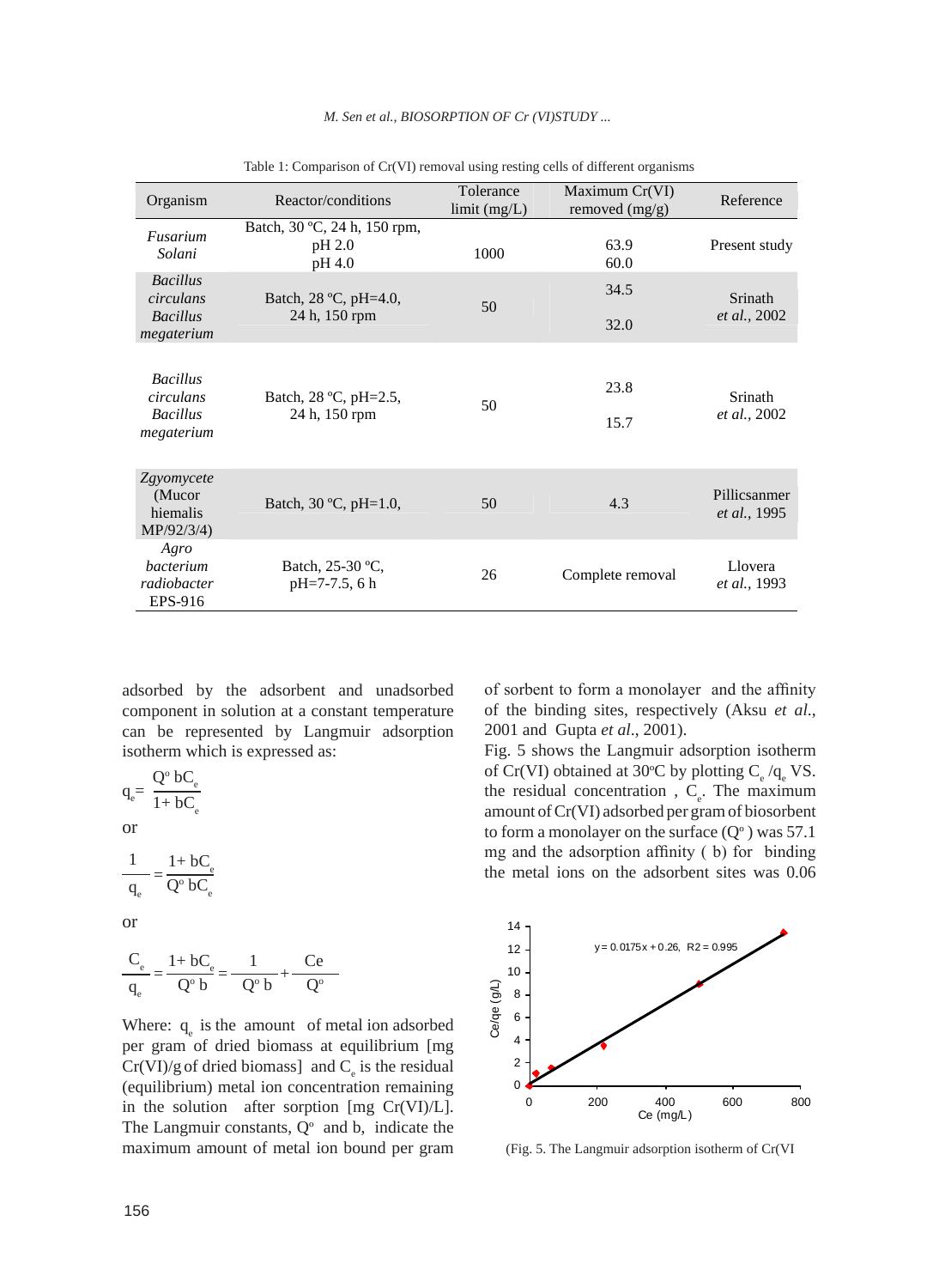$(l/mg)$ . The correlation coefficient  $(R<sup>2</sup>)$  obtained from Langmuir adsorption isotherm was 0.995. dsorption isotherm of Cr(VI)

# **DISCUSSION**

Fig. 1 shows a sharp decrease in specific removal of Cr(VI) from  $63.88$  mg Cr(VI)/g to  $50.12$  mg  $Cr(VI)/g$  with an increase in pH from 2 to 6. The higher Cr(VI) removal at lower pH is due to the increased availability of hydrogen ions for the protonation of the cell wall functional groups, thereby increasing the interaction between the negatively charged dichromate anions and the protonated cell functional groups and also because of reduction of Cr(VI) to trivalent chromium (Rapport and Muter, 1994).

As the natural pH of dichromate solution was found to be 4 and significant removal (60 mg  $Cr(VI)/g$  of dried biomass) was obtained at the same pH, the rest of the studies using resting cells were carried out at pH=4.0.

Fig. 2 shows the specific  $Cr(VI)$  removal (mg)  $Cr(VI)/g$  of dried biomass) at pH 4.0 and at different initial Cr(VI) concentrations ranging from 100-1000 mg  $Cr(VI)/I$ .

As complete Cr(VI) removal could be obtained at concentration lower than 100 mg Cr(VI)/L ,the results have been reported only in the range 100- 1000 mg Cr(VI)/L . The specific Cr(VI) removal increased with increase in Cr(VI) concentration upto 500 mg Cr(VI)/L, then decreased and remained constant upto 1000 mg Cr(VI)/L. The increase in Cr(VI) removal upto 500 mg Cr(VI)/l is due to the availability of more and more Cr(VI) ions for bioaccumulation by the *Fusarium solani*. A small decrease in Cr(VI) removal upto 750 mg Cr(VI)/L and no further decrease upto 1000 mg Cr(VI)/L could be due to the reduced accessibility of the binding sites of the *Fusarium solani* by Cr(VI) at very high concentrations.

The resting cells of the *Fusarium solani* used in the present study was found to be not only tolerant to very high concentrations of Cr(VI) but also effective in Cr(VI) removal. In Table 1, Cr(VI) removal potential of resting cells of the *Fusarium solani* is compared with the potential of resting cells of different organisms reported in the literature. Most of the studies reported with resting cells of different bacteria and fungi carried out at lower initial Cr(VI) ion concentrations, clearly indicates lower tolerance of the organisms for Cr(VI). In most of the cases the maximum tolerance limit was found to be 50 mg/l beyond which the growth as well as the Cr(VI) removal were inhibited. In the present study, *Fusarium solani* was found to be tolerant even upto 1000 mg/L Cr(VI) concentration. The maximum Cr(VI) removal capacity of *Fusarium solani* was found to be 63.9 mg/g which was sifnificantly higher than the capacities observed with other organisms as shown in Table 1.

The results of Fig. 3 suggest that Cr(VI) removal is dependent on biomass concentration of resting cells, although the specific Cr(VI) removal (mg Cr(VI)/g of dried biomass) remained nearly the constant at all the biomass concentrations .

The specific Cr(VI) removal is shown in Fig. 4, in which an increase in Cr(VI) removal was observed with an increase in cell age from 12 h (beginning of the exponential phase) to 36 h (beginning of the stationary phase).The specific Cr(VI) removal remained constant with further increase in cell age upto 48 h (stationary phase). These results suggest that Cr(VI) removal by the resting cells is also dependent on the age of the culture. Using 36 h old culture the maximum specific Cr(VI) removal was found to be 60 mg Cr(VI)/g of dried biomass .

The adsorption constants  $Q^{\circ}$  (57.1 mg/g) and b (0.06 l/mg), calculated from the Langmuir adsorption isotherm (Fig. 5) were found to be higher as compared to the values obtained using the non-living cells of the same fungal biomass  $[Q^{\circ} = 50.25 \text{ (mg/g)} \text{ and } b = 0.03 \text{ (l/mg)} \text{ (Sen } et al.,$ 2005)]. From the above studies the resting cells appear to be more effective than the non-living biomass of the same fungal biomass. These above findings could be the basis of the development of suitable operational strategies for the removal of Cr(VI) from contaminated industrial wastewaters using the resting cells of *Fusarium solani*.

# **ACKNOWLEDGEMENTS**

The author is grateful to Centre for Energy Studies(CES) & Department of Biochemical Engineering and Biotechnology (DBEB) , Indian Institute of Technology (IIT), Delhi for providing the necessary laboratory facilities.